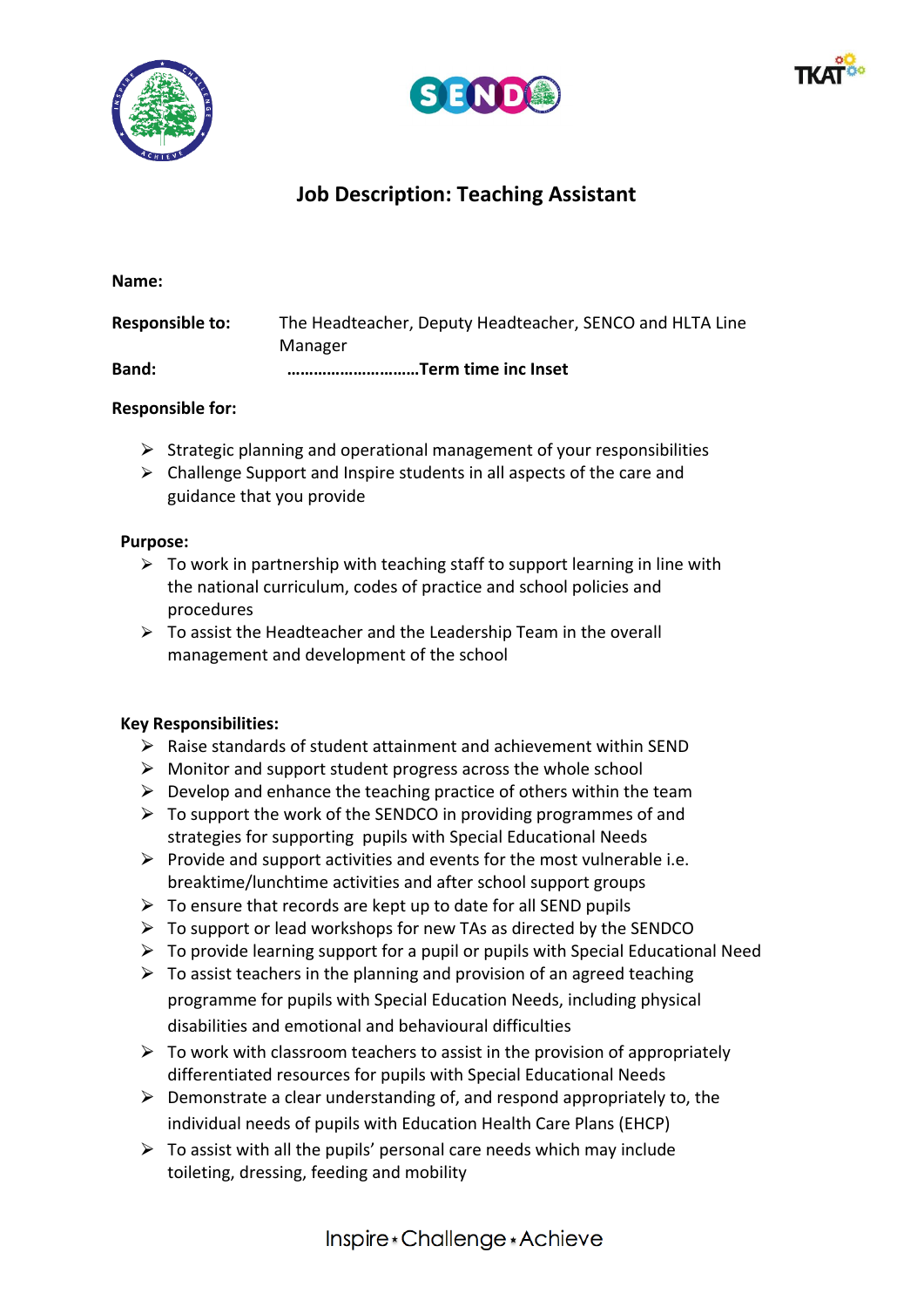





- $\triangleright$  Promote the independent learning skills and social integration of pupils with EHCPs by giving hover support to other pupils at wave 2 on the SEND register
- $\triangleright$  Ensure that teachers are aware of supported pupils' needs and the strategies put in place
- $\triangleright$  Contribute to, evaluate and monitor the One Plans and Pupil Passports of individual pupils and how they meet their SMART targets
- $\triangleright$  Deliver small group literacy and/or numeracy and or reading and/or spelling interventions, as directed by the SENDCO
- $\triangleright$  Provide reports for annual reviews
- $\triangleright$  Attend relevant in-service training
- $\triangleright$  Act as a reader or scribe in examinations
- $\triangleright$  Work effectively, sensitively and co-operatively with pupils, teaching staff, parents and carers and other relevant external agencies
- $\triangleright$  Attend, and contribute to, annual review meetings
- $\triangleright$  Such other duties as may be required by the Headteacher or SENDCO
- $\triangleright$  Ensure that all duties and services provided are in accordance with the School's Equal Opportunities and SEND Policies
- $\triangleright$  Be aware of and comply with policies and procedures relating to Child Protection and all aspects of Safeguarding

# **Communications:**

- $\triangleright$  To communicate effectively with the parents of students, students, staff and other stakeholders effectively
- $\triangleright$  To take part in marketing and liaison activities such as Open Evenings, Parents Evenings, liaison events with partner schools etc. where required

## **Staff Development and Wellbeing:**

- $\triangleright$  To take part in the school's or SEND CPD programme when required
- $\triangleright$  To engage actively in the Performance Management Review process
- $\triangleright$  To work as a member of a designated team and to contribute positively to effective working relations within the school

# **Care Guidance and Support:**

- $\triangleright$  To promote the general progress and well-being of individual students
- $\triangleright$  To liaise with Pastoral Managers to ensure implementation of the pastoral system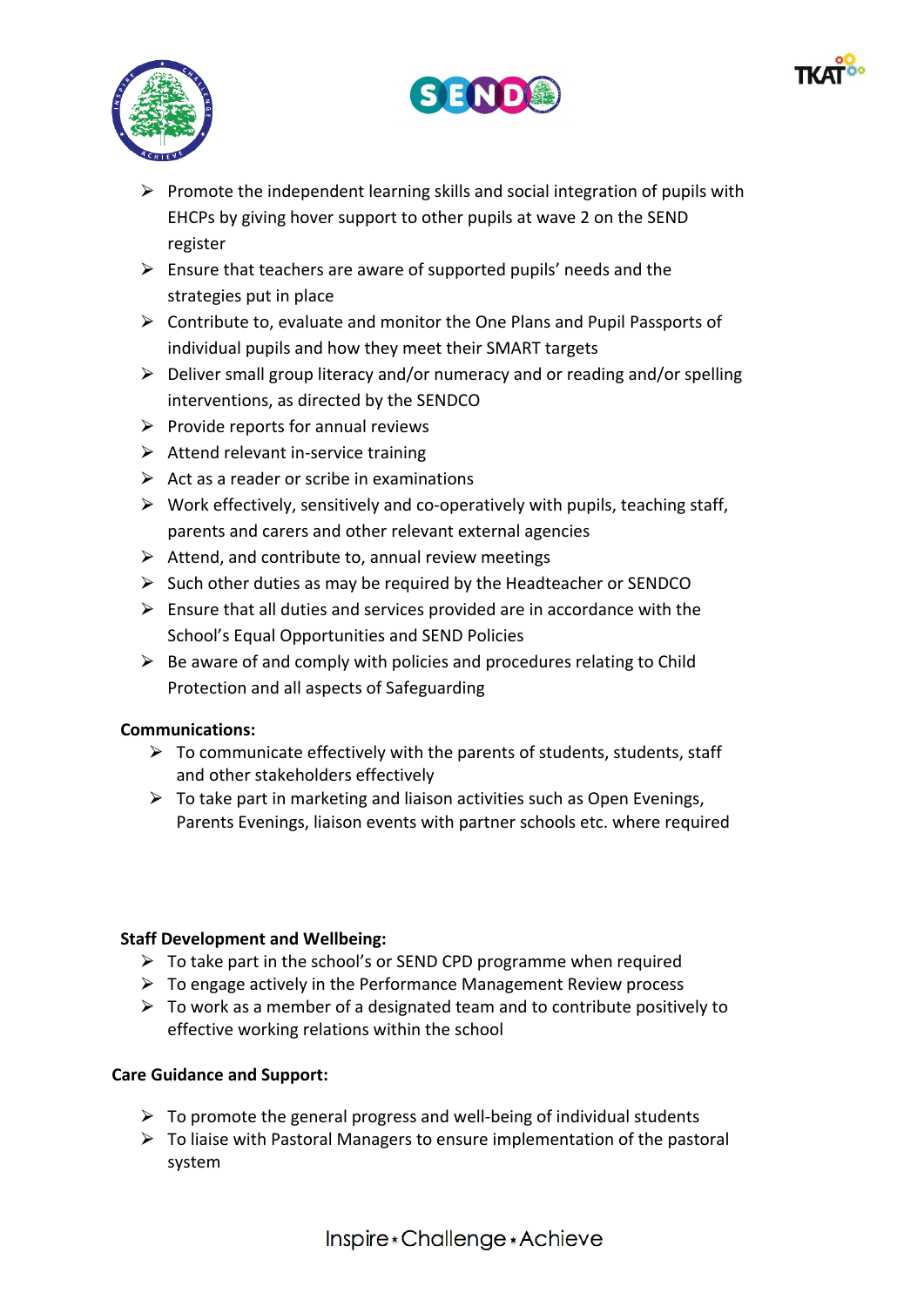





- $\triangleright$  To evaluate and monitor the progress of students and keep up-to-date student records
- $\triangleright$  To alert the appropriate staff to problems experienced by students and to make recommendations as to how these may be resolved
- $\triangleright$  To communicate with the parents/carers of students and with bodies outside the school concerned with the welfare of individual students, after consultation with the appropriate staff
- $\triangleright$  To apply the Behaviour for Learning Policy so that effective learning can take place
- $\triangleright$  Monitoring attendance of students in SEND

## **General Duties**

- $\triangleright$  To play a full part in the life of the school community, to support its distinctive aims and ethos and to encourage staff and students to follow this example
- $\triangleright$  To be aware of and promote actively the school's corporate policies
- $\triangleright$  To be a champion for a designated number of disadvantaged students

## **Health and Safety:**

- $\triangleright$  Have due regard for the school Health and Safety Policy and Safeguarding Policy and to undertake risk assessments as appropriate and also have due regard of any such issues particular to the curriculum area supported
- $\triangleright$  Follow school procedures for reporting Health and Safety incidents or near misses
- $\triangleright$  Familiarise yourself with fire regulations and procedures
- $\triangleright$  Have due regard for student safety and report any concerns to the appropriate school body
- $\triangleright$  Complete relevant annual TKAT on-line training courses

## **Accountability and discretion:**

 $\triangleright$  To take and be accountable for all decisions made within the parameters of the job description

#### **Standards:**

 $\triangleright$  The standards of the post holder will be measured through the School Performance Management system by setting targets linked to this job description and the generic role. The job description will be reviewed annually at the Performance Management meeting

**Notes:**